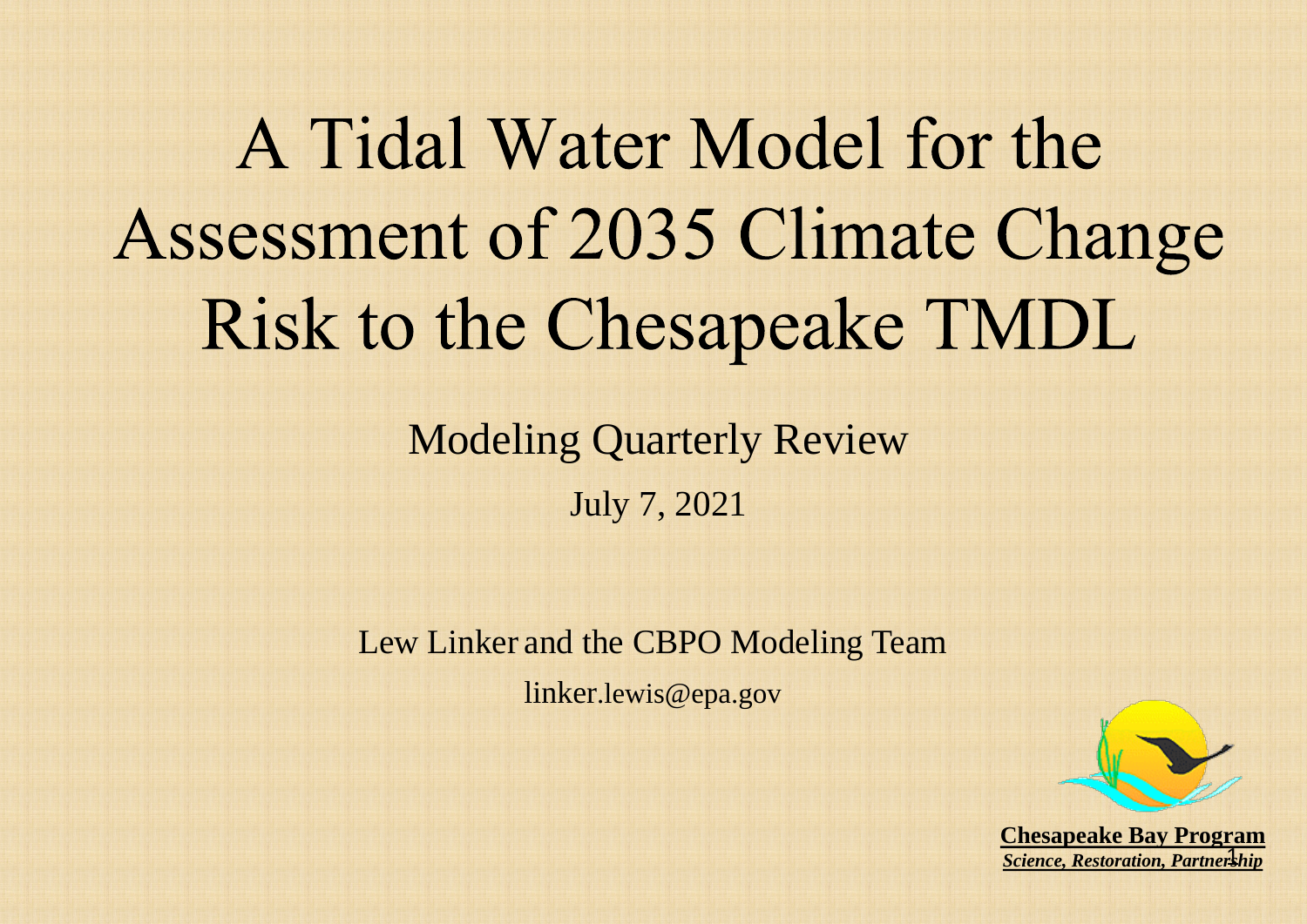2017 MPA Airshed, Land Use and Other Key Models

### CBP Bay Model Products

. Bay Model for 1) allowable estuarine loading and carrying capacity for Bay TMDL, 2) ancillary Bay model studies, 3) ancillary model tools (N-P exchanges), and 4) information/ collaboration with CBP research community.

JSM Phase 6 WSM Phase 6 Dynamic Model

CBP Phase 6 model application from 2017 Midpoint Assessment (MPA) to 2025 assessment of progress with 2025

### Application of Phase 7 in 2025 for 2035 Climate Change Risk Assessment to CB standards and TMDL.

2

Unstructed Grid Bay Model with Tributary Models

Updated Airshed, Land Use and Other Key Models

### CH3D-ICM Bay Model

WSM Phase 7 Dynamic Model water quality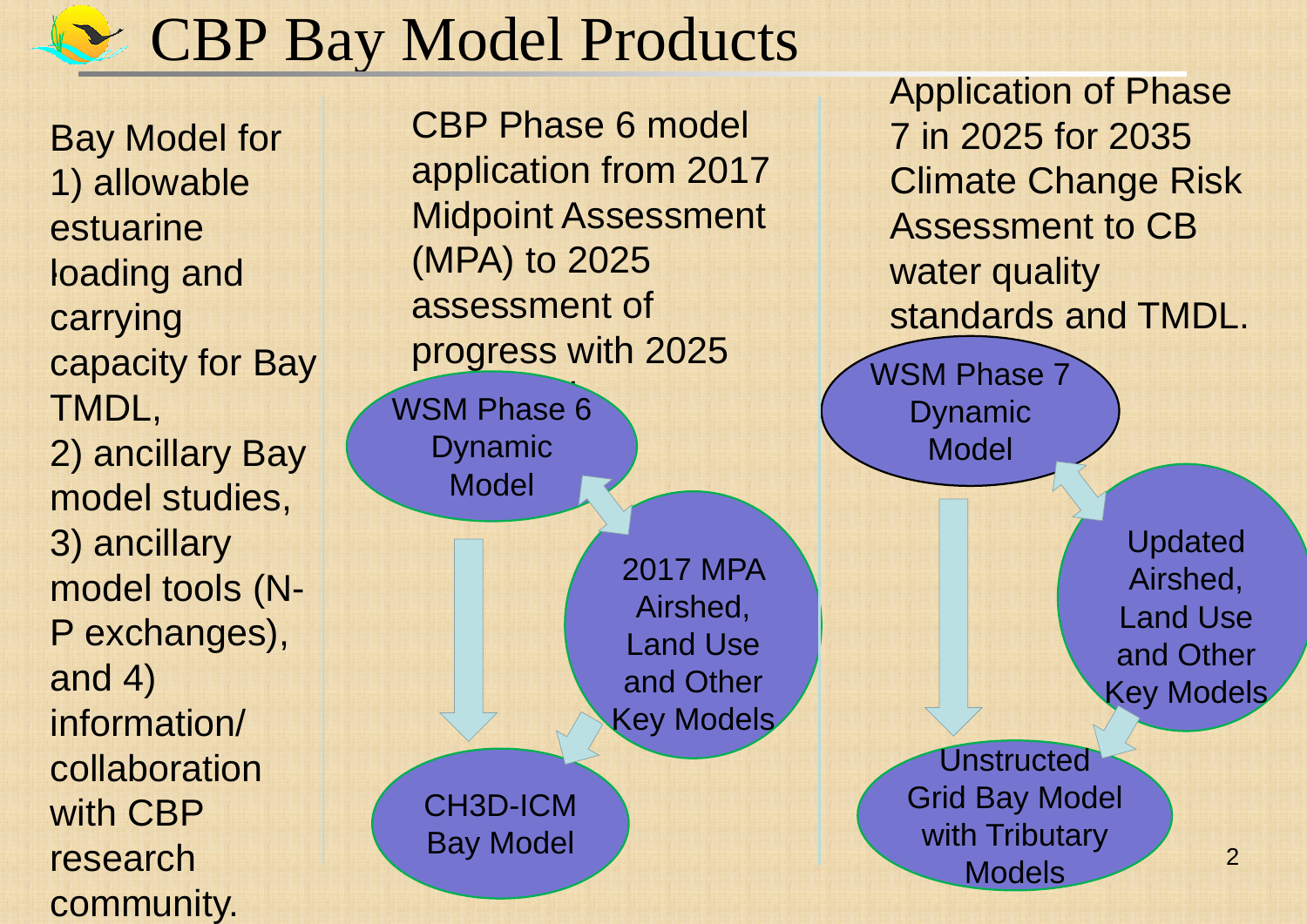How an Unstructured Grid Model in the Chesapeake with Multiple Model Teams Would Work

• Main Bay Model (MBM) of all tidal waters used for integration of tributary model findings and for management scenarios. • Multiple Tributary Model (MTM) teams working in tributaries and collaboratively sharing information with all model teams on a regular basis. • Similar to CMAQ multiple model approach.

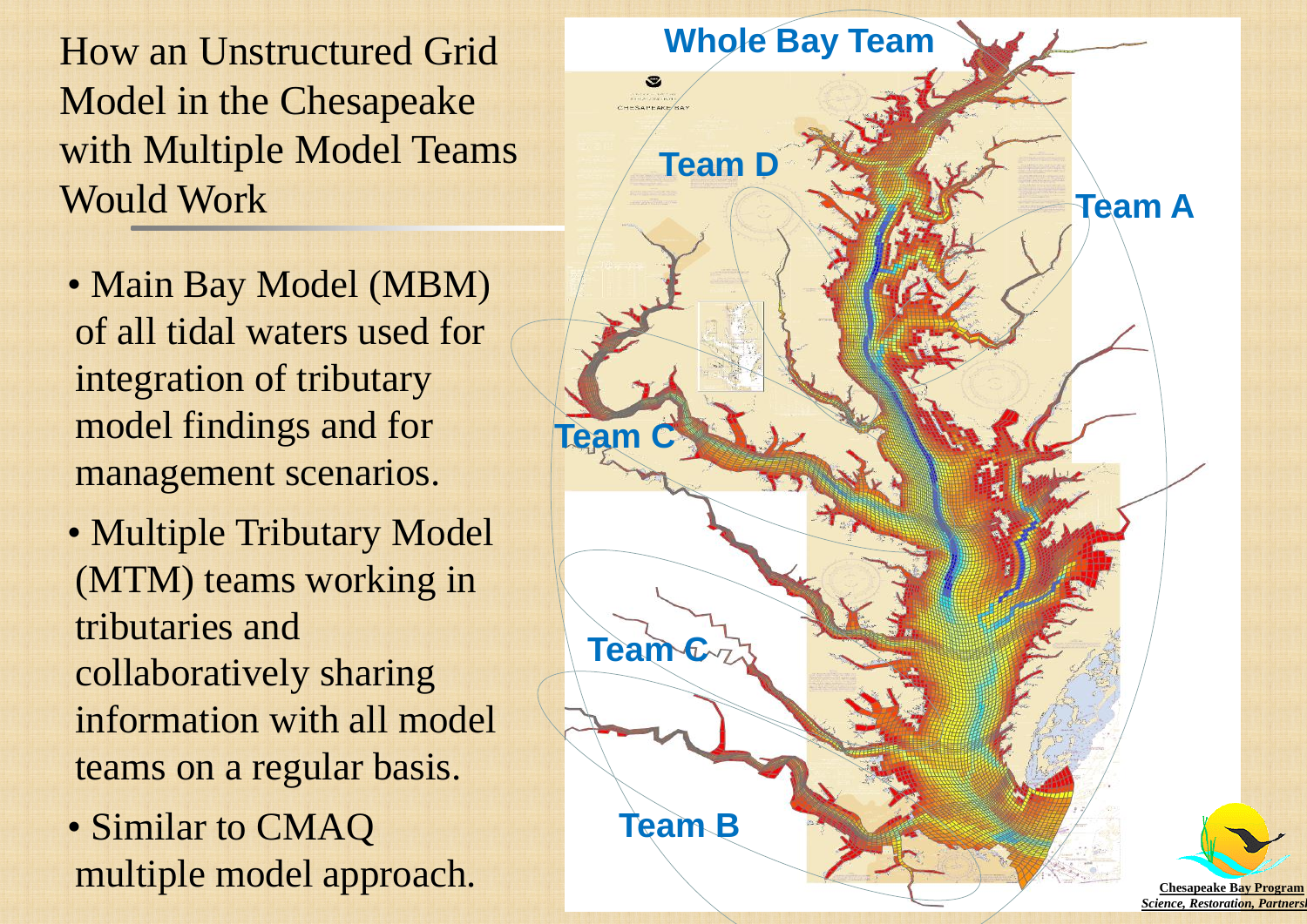## 10 2022 Timeline: 2021 to 2022

2021 RFA Completed for Main Bay Model (MBM). MBM Team begins work.

### 2022

RFA Completed for Multiple Tributary Models (MTMs). MTM Teams begin work. Link MBM and TMT model development.

• Get initial CBP Main Bay Model (MBM) structure in place with Main Bay Model *Request for Assistance*  (RFA).

• Initial work begins on shallow water DO, clarity, and chlorophyll simulation.

• 2022 RFA for MTMs complete. Main and Tributary model structure and boundaries determined. • Decision rules for regulatory model calibration established. • Begin Multiple Tributary Model (MTM) work on shallow water DO, clarity, and chlorophyll simulation. • Semiannual MBM and MTM PI meetings begin. • Examine use of linked watershed to tidal water hydrology inputs from Phase 7.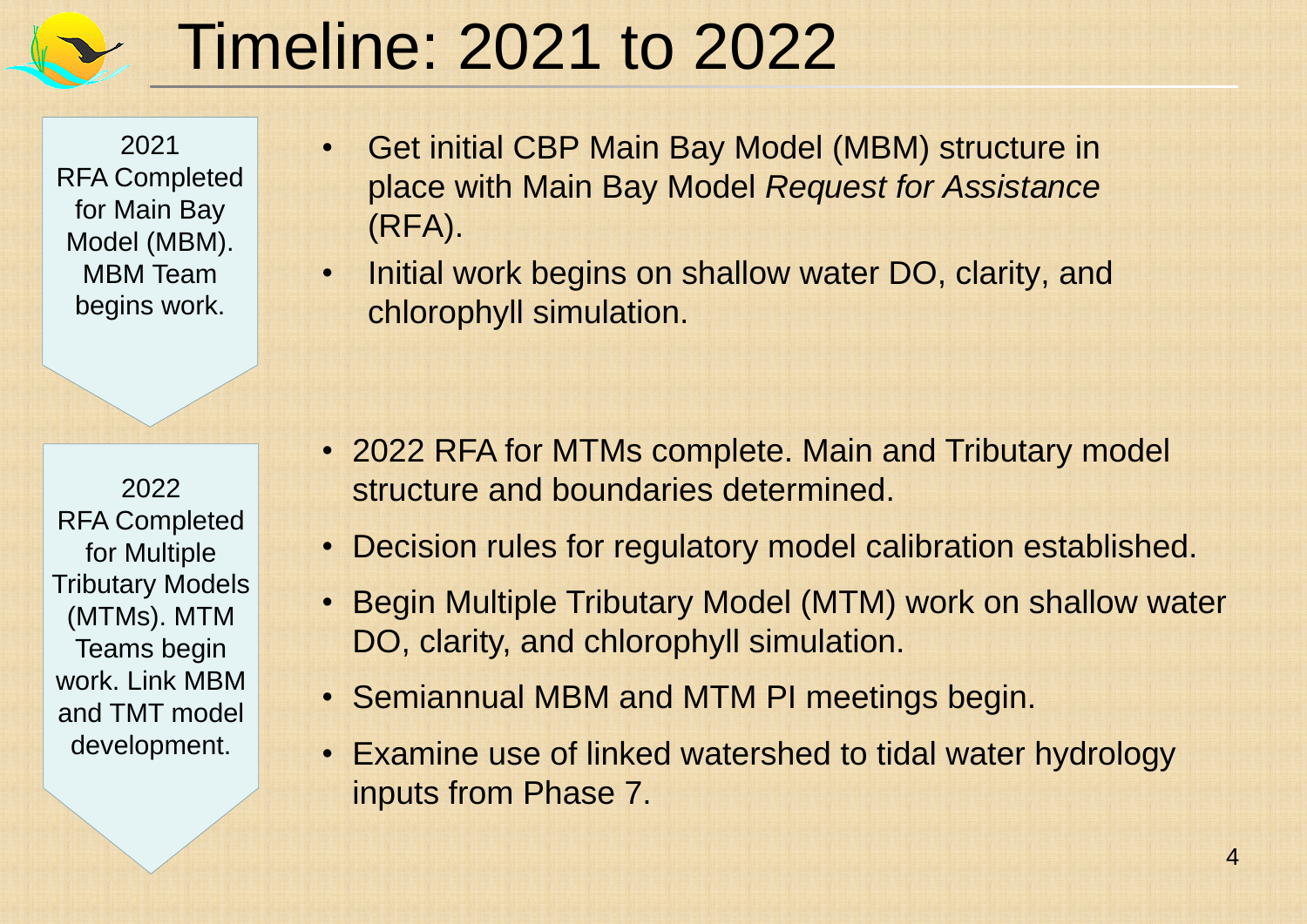• Adjust for input load changes from hydrology, sediment, and nutrients due to final reviewed version of Phase 7 model. • Continue MTMs and semiannual Trib Model PI meetings. • Complete shallow water DO, clarity/SAV, chlorophyll refinements • Unstructed grid Bay Model (MBM and MTMs) fully operational

## 12 Timeline: 2023 to 2024

2023 Refine shallow water DO, clarity/SAV, chlorophyll for WQ standard assessment

### 2024

Unstructured Grid Bay Model fully operational December 2024

- December 2023).
- -
	- capability.
	- December 2024.

• Use Phase 7 WSM inputs of hydrology, sediment, and nutrients. (Phase 7 Model complete and fully operational in

• Continue semiannual MBM and MTM PI meetings. • Demonstrate improved simulation of shallow water DO, clarity/SAV, chlorophyll with unstructured grid MBM and MTMs. • Demonstrate sea level rise and tidal wetland simulation.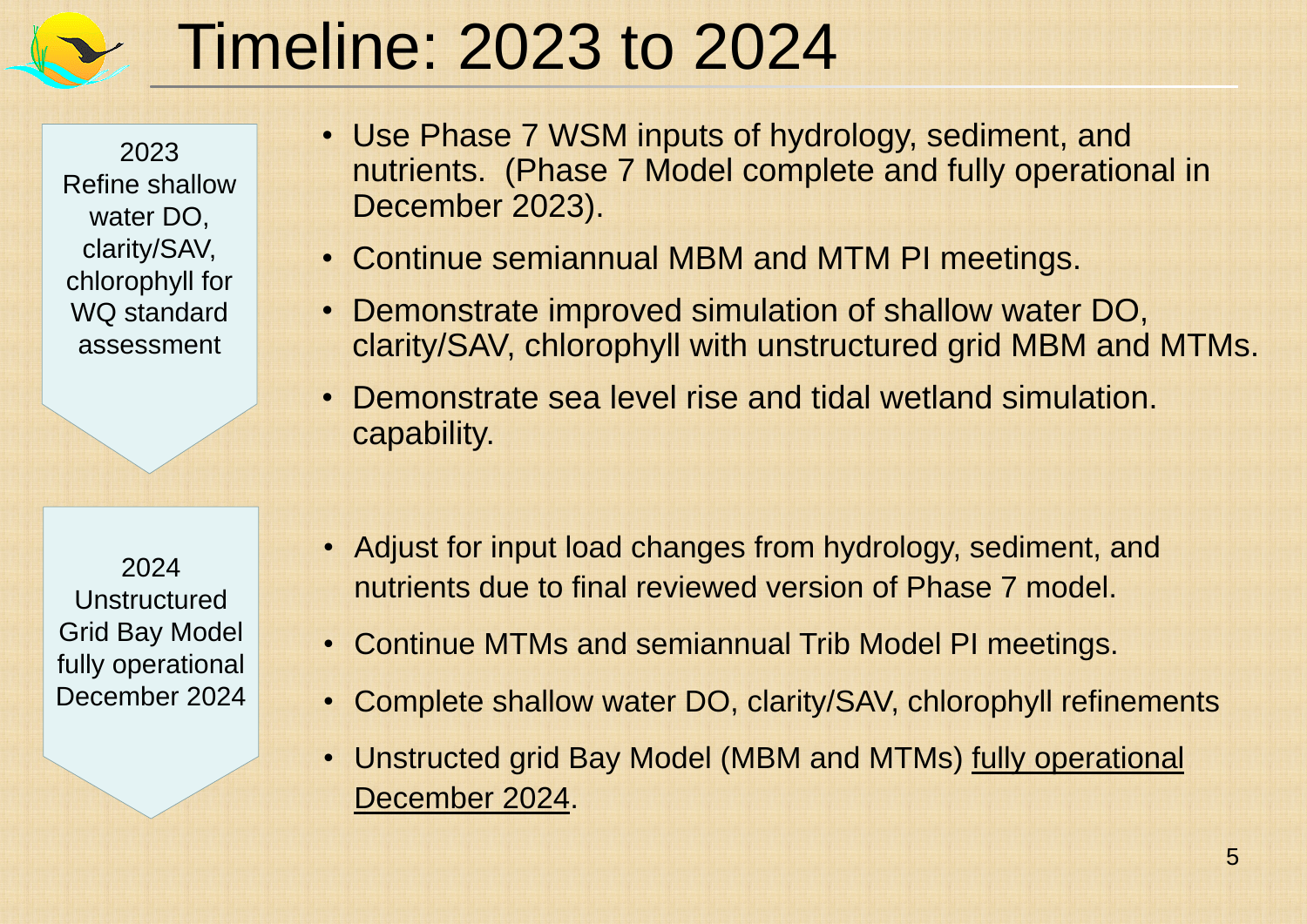• Apply the 2025 MBM & MTMs to 2035 climate change risk. • Determine the carrying capacity the Bay has for nutrient loads under conditions of 2035, 2045, 2055 and beyond. • Examine in detail Open Water DO, clarity/SAV, and chlorophyll water quality standards under scenario conditions for Bay and tidal tributaries.

Apply Unstructured Grid Bay Model to 2035 climate change risk to Chesapeake water quality standards

• Develop nitrogen/phosphorus tradeoffs for tidal waters.

## 10 Timeline: 2025 to 2026

### 2025

### 2026

Confirm and support CBP decision makers with 2035 climate change risk assessment

• Develop tributary and local tidal water assessments as requested by CBP Partners. • Update local tidal water TMDLs, e.g., James Chlorophyll TMDL as requested by CBP. • Main Bay Model "frozen" until 2035 but continue MTMs and semiannual Trib Model PI meetings through 2025 and 2026.